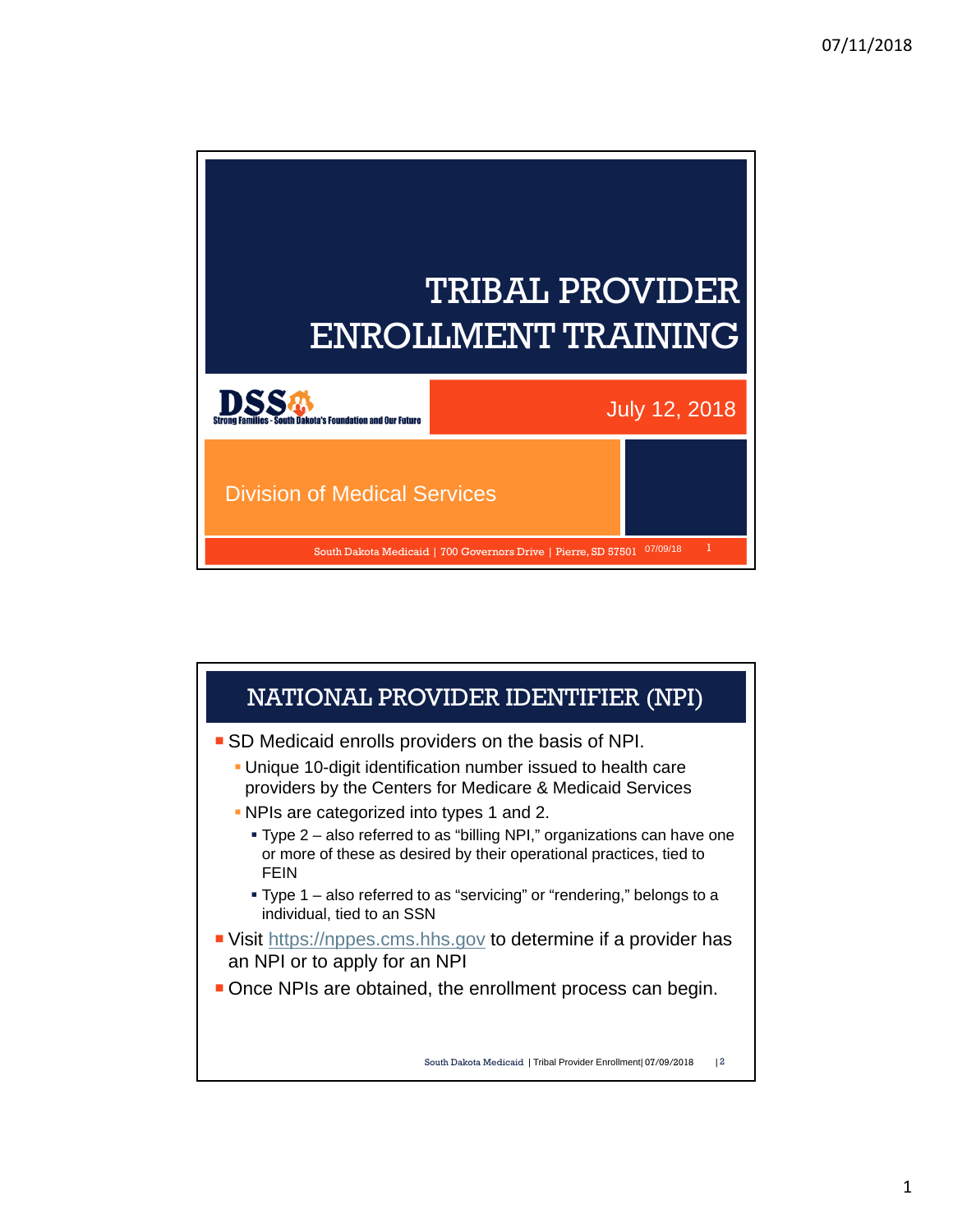

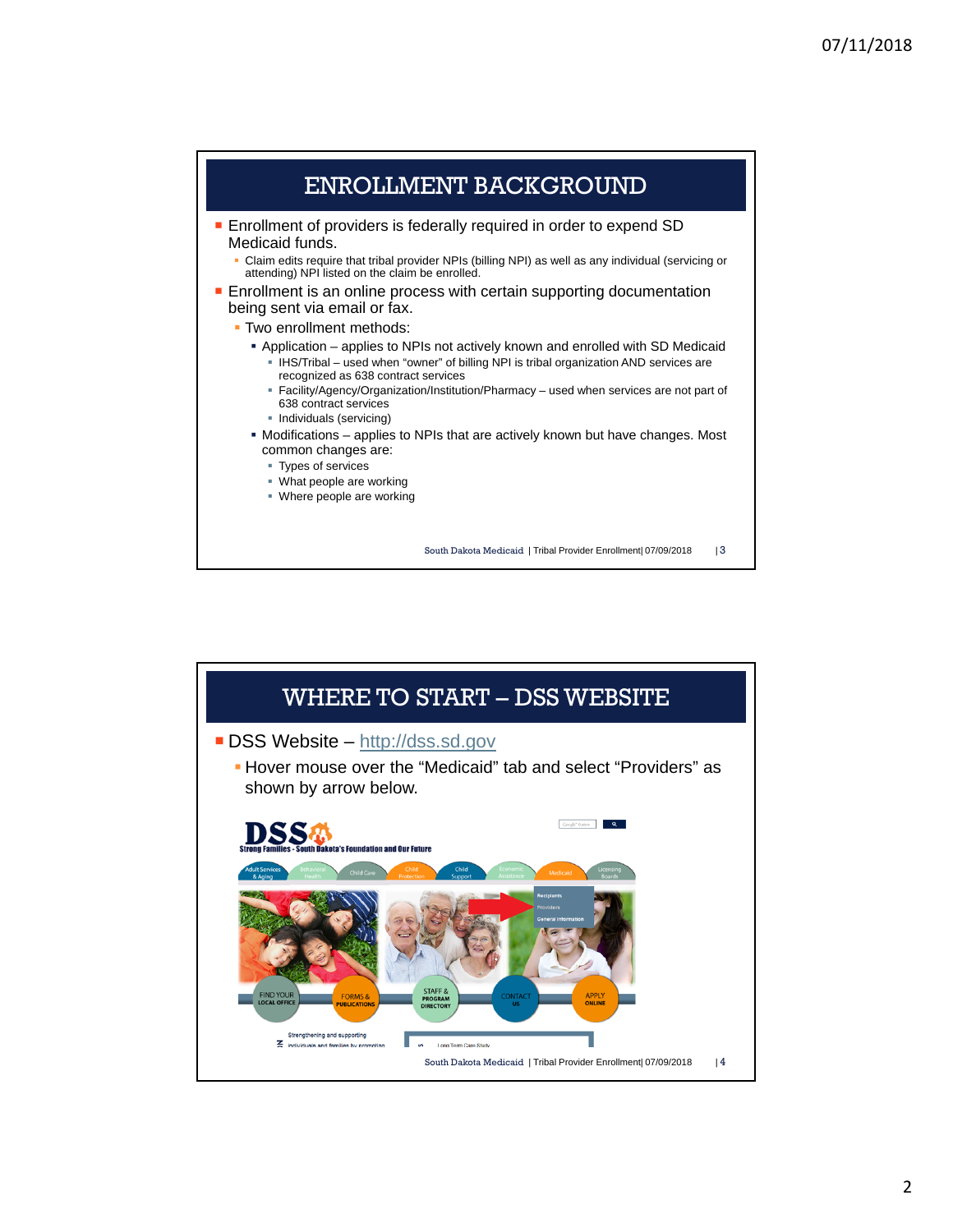

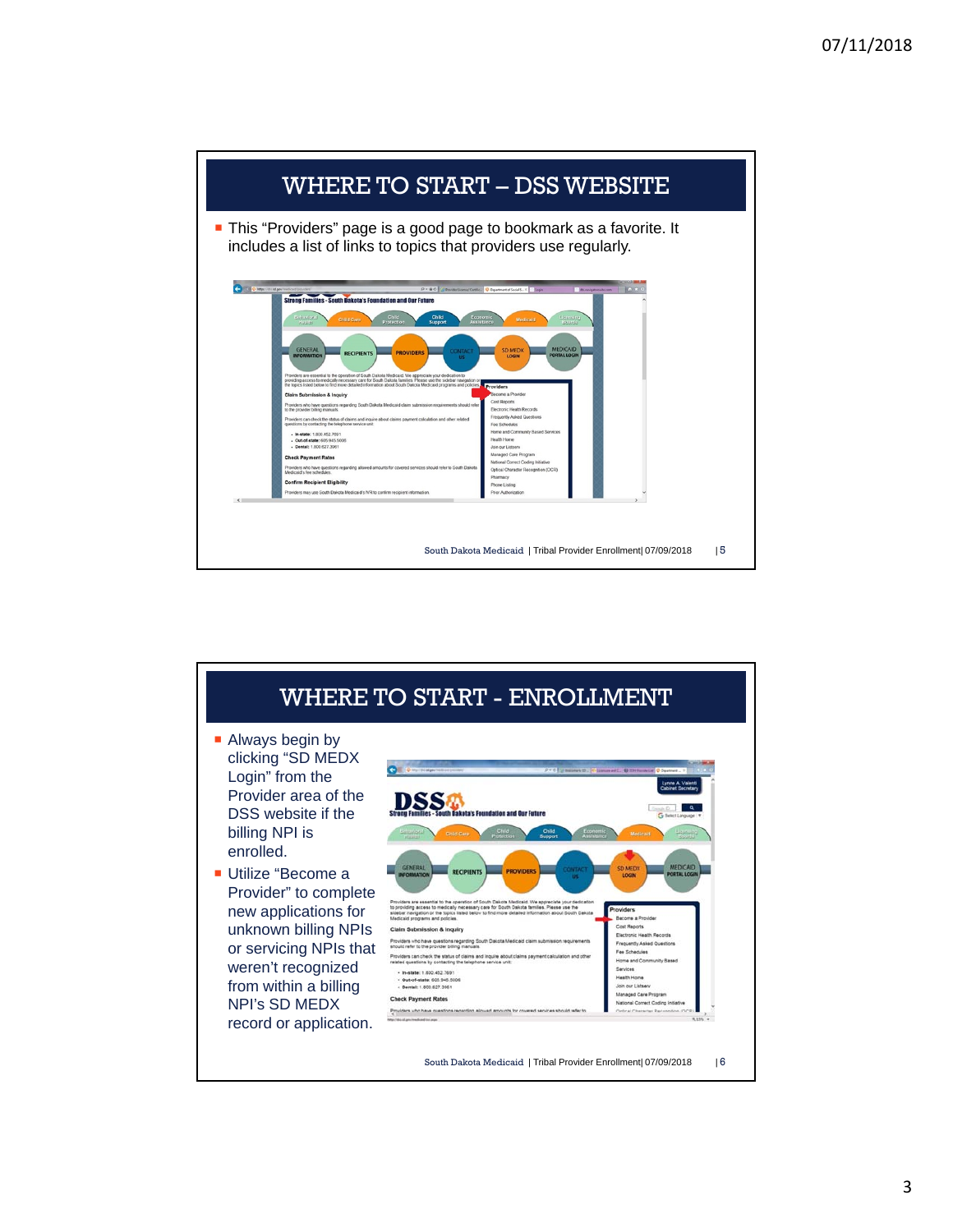| <b>SD MEDX LOGIN</b>                                                                                                                      |                                                                                                                                                                                                                                                                                                                                                                                                                                                                                                                                                                                                                                                                                                                                                                                                                             |  |  |  |  |
|-------------------------------------------------------------------------------------------------------------------------------------------|-----------------------------------------------------------------------------------------------------------------------------------------------------------------------------------------------------------------------------------------------------------------------------------------------------------------------------------------------------------------------------------------------------------------------------------------------------------------------------------------------------------------------------------------------------------------------------------------------------------------------------------------------------------------------------------------------------------------------------------------------------------------------------------------------------------------------------|--|--|--|--|
| password.<br>٠<br>an associated billing NPI.<br>the NPI.<br>Log-in to SD MEDX<br><b>BEPORTANT</b><br>to enrolling in the system.          | Requires the Domain (ex: billing NPI), Username (ex: enroll or reenroll) and<br>Only applies to enrolled Type 2 NPIs and the enrollment type Regular Individual.<br>• Servicing individuals do NOT have user credentials. Access to records for individuals are through<br>Passwords expire every 90 days. Mark your calendar to change it. The listed contact can<br>email sdmedxsecurity@state.sd.us and request a password reset. Remember to include<br>skota's Foundation and Our Future<br>Chike<br>feld<br>Frequently Asked Questions<br>- Before you begin the log-in process, please take some time to review the Computer Bened Training<br>Other Resources<br>modules. Information is available specific to your enrolment type and will be of added value to you prior.<br>Administrative Rules of South Dakota |  |  |  |  |
| <b>LOGGING IN</b><br>Response Team at 1-800-718-0084 or send request via email at 1<br>Domain<br>Username<br>Password<br>Forgot password? | South Dakota Codified Lew<br><b>Report Medicald Fough</b><br>To access provider specific information, you must enter your Domain, Username and Password. If you do not<br>have Domain, Usemame and Password or have forgotten your password, please contact the Provider<br>Lingw<br>17<br>South Dakota Medicaid   Tribal Provider Enrollment 07/09/2018                                                                                                                                                                                                                                                                                                                                                                                                                                                                    |  |  |  |  |

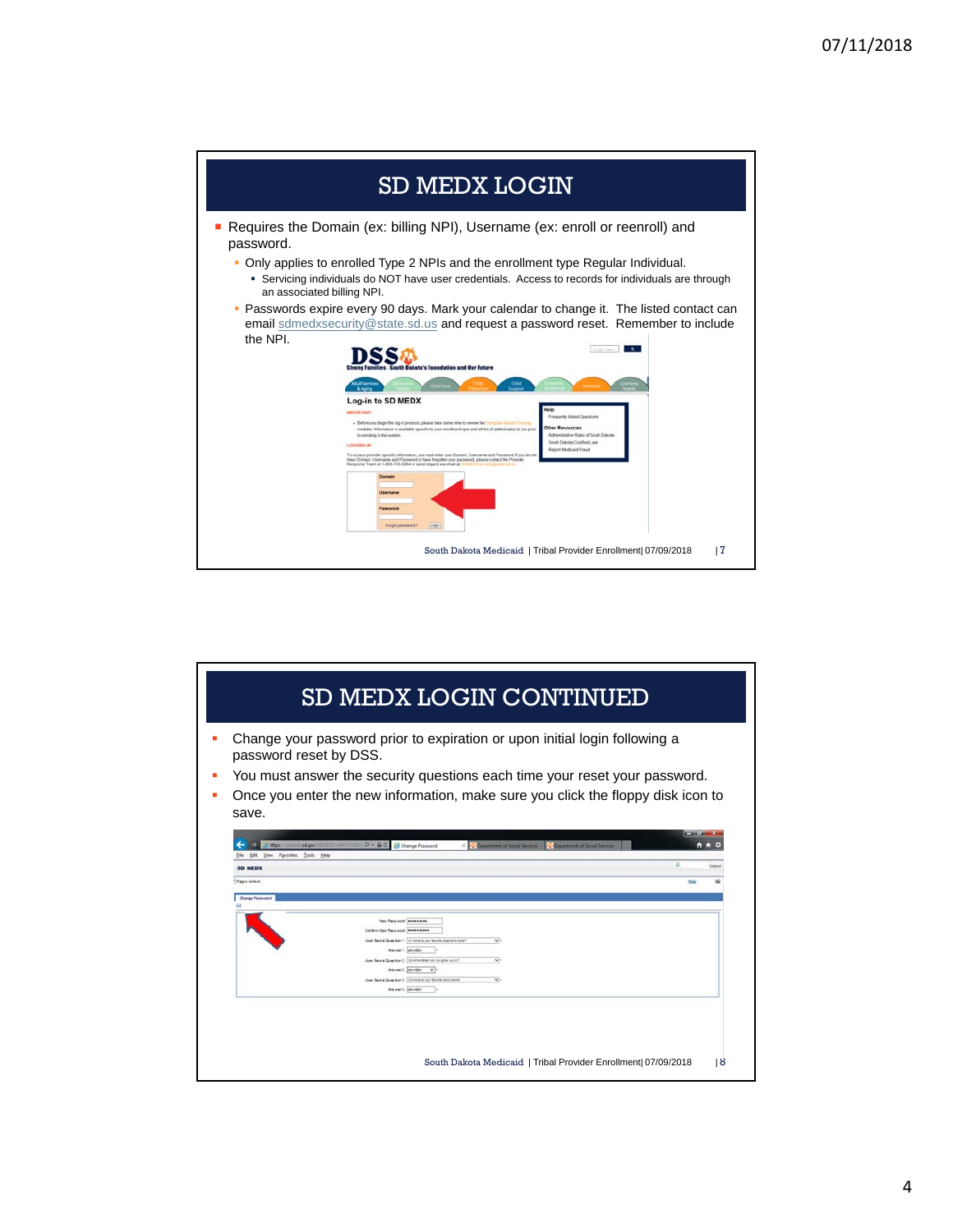

| A list of steps will be displayed.                                                  |                                                                                                                                                                 |                               |                                                         |                          |                                                                                  |                      |
|-------------------------------------------------------------------------------------|-----------------------------------------------------------------------------------------------------------------------------------------------------------------|-------------------------------|---------------------------------------------------------|--------------------------|----------------------------------------------------------------------------------|----------------------|
| . Blue and underlined items are links to open additional info.                      |                                                                                                                                                                 |                               |                                                         |                          |                                                                                  |                      |
| Use small red "x" to close pages and navigate to the list of steps. Do NOT use<br>ш |                                                                                                                                                                 |                               |                                                         |                          |                                                                                  |                      |
| browser back button.                                                                | <b>CR BMA SPANNARY DISCOVERING</b>                                                                                                                              |                               |                                                         |                          | P . B C Bonnifect : Chemister C Billifecturer C Date                             |                      |
|                                                                                     | <b>SD MEDX</b>                                                                                                                                                  |                               |                                                         |                          | <sup>52</sup> Ellen Showet, You have logged by with Super Administrator profile. |                      |
|                                                                                     | Pages visited : Mchillan Provide Lat Total or Hill Multicator DFS<br><b>Q</b> Undertaken                                                                        |                               | Myldex Adria Provider Care Referes Request TR Dug-Rober |                          | Rate Setting PA Managed Care<br>Financials                                       | Case Management      |
|                                                                                     | View/Update Provider Data - Tribat or indian Health Services:                                                                                                   |                               |                                                         | SO PRIDE BUNK            |                                                                                  |                      |
|                                                                                     | was Process Waters'. Provide Data Modification (Tribal). In order to finalize submission of your requested shanges, you must complete the Day - Submit Modifics |                               |                                                         |                          | ation Electronic for Electro                                                     |                      |
|                                                                                     |                                                                                                                                                                 |                               | Last Min                                                | <b>Last Reverse Date</b> | <b>No</b><br><b>Modification Dialta</b>                                          | <b>Diep Fierrant</b> |
|                                                                                     | <b>Sep 1. Dani, Internation</b>                                                                                                                                 | <b>Georgian</b>               | 02122016                                                | 02132018                 | Complete                                                                         |                      |
|                                                                                     | <b>But 2 Louises</b><br>Ther 3. Sensatizations                                                                                                                  | Eugaret<br>Fieguras           | 6213001<br>02132016                                     | 62130018<br>02132218     | Conglete<br>Complete                                                             |                      |
|                                                                                     | <b>But A Laurence and Centrature</b>                                                                                                                            | Repaired                      | 03132016                                                | EUTSOEN                  | Conglete                                                                         |                      |
|                                                                                     | <b>That 5 Sheltfield</b>                                                                                                                                        | Optional                      | EDITORIES                                               | 62/02018                 | Complete                                                                         |                      |
|                                                                                     | <b>They II</b> believing                                                                                                                                        | Resent                        | 03132019                                                | EDITORIA                 | Complete                                                                         |                      |
|                                                                                     | <b>Deal 7. Militar Asia Environt Infarrato</b>                                                                                                                  | Dated                         | 02132018                                                | EDITABLE                 | Complete                                                                         |                      |
|                                                                                     | <b>Thus 3. Findered Tax Dollaris</b>                                                                                                                            | Festival                      | EDYSOERS                                                | <b>E2130018</b>          | Corplate                                                                         |                      |
|                                                                                     | They It. Claim Submasses Methan                                                                                                                                 | <b><i><u>Resident</u></i></b> | <b>STATE SCIENT</b>                                     | <b>EDITATION</b>         | Comptete                                                                         |                      |
|                                                                                     | <b>Bas 12, EDI Billing Suffront Details</b>                                                                                                                     | Delivered                     | 00133010                                                | 02/13/2018               | Corplete                                                                         |                      |
|                                                                                     | Step 17, ECE Superster Details                                                                                                                                  | Outland                       | EZT32016                                                | spraging                 | Complete                                                                         |                      |
|                                                                                     | <b>Next 12 4TX Curricul Information</b>                                                                                                                         | Region                        | <b>DOYSOF</b>                                           | EPO201                   | Complete                                                                         |                      |
|                                                                                     | <b>Star 13. Serveras Provider Information</b>                                                                                                                   | Outlasse                      | 63Y192610<br><b>Windows</b>                             | 62132019<br>EPO201       | Complete<br>Complete                                                             |                      |
|                                                                                     | <b>Thru 14. Payment Details</b><br><b>That 15: Tobat musth Services Details</b>                                                                                 | Republic<br>Essayed           | 62132010                                                | 02130219                 | Complete                                                                         |                      |
|                                                                                     | <b>Thur 15. ViewSalvad Attachments</b>                                                                                                                          | October                       | 0213581                                                 | погоста                  | Complete                                                                         |                      |
|                                                                                     | That 17. Submit Madfission for Record                                                                                                                           | Exching                       | 02/12/2010                                              | <b>COVEDORE</b>          | Complete                                                                         |                      |
|                                                                                     |                                                                                                                                                                 |                               |                                                         |                          |                                                                                  |                      |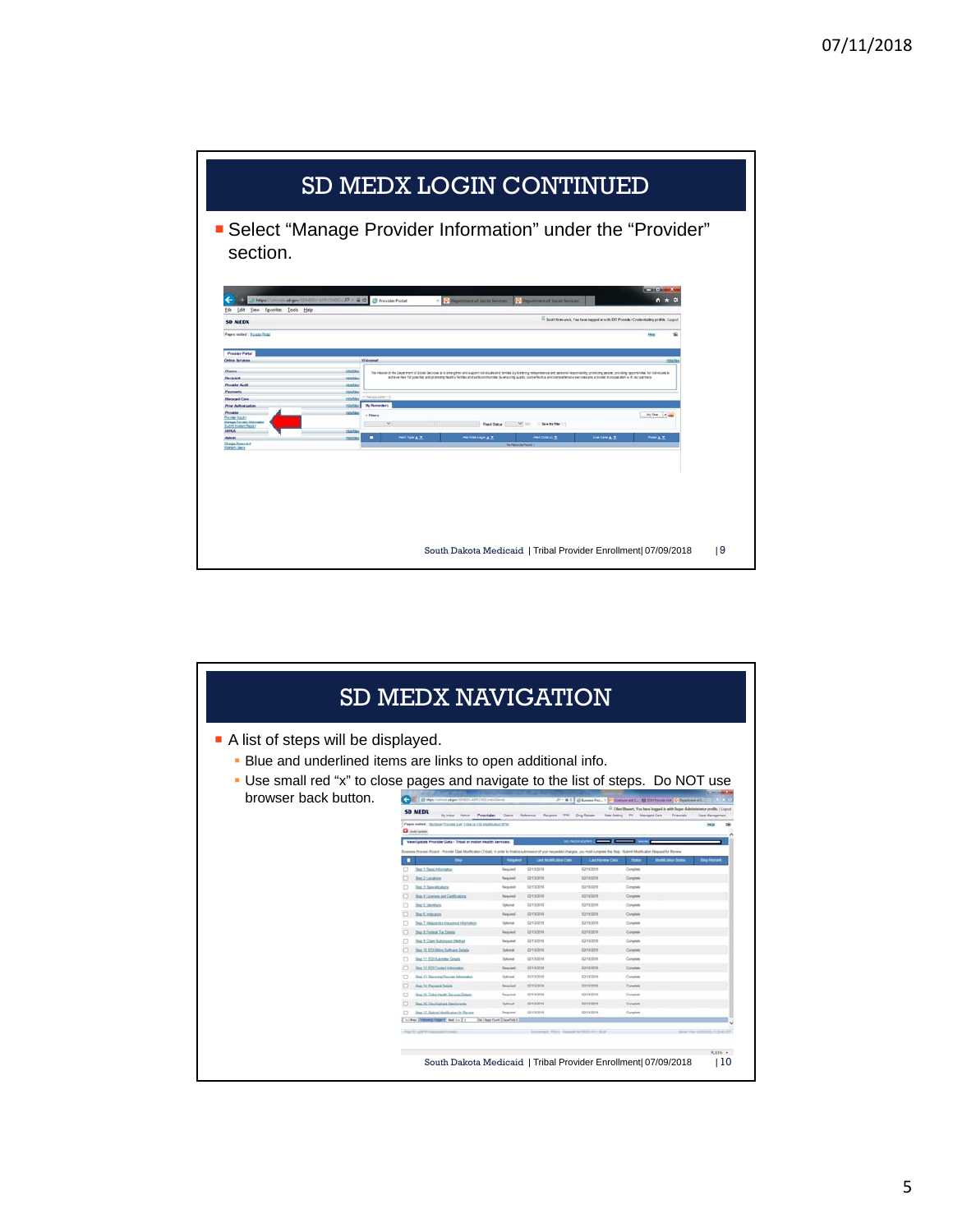

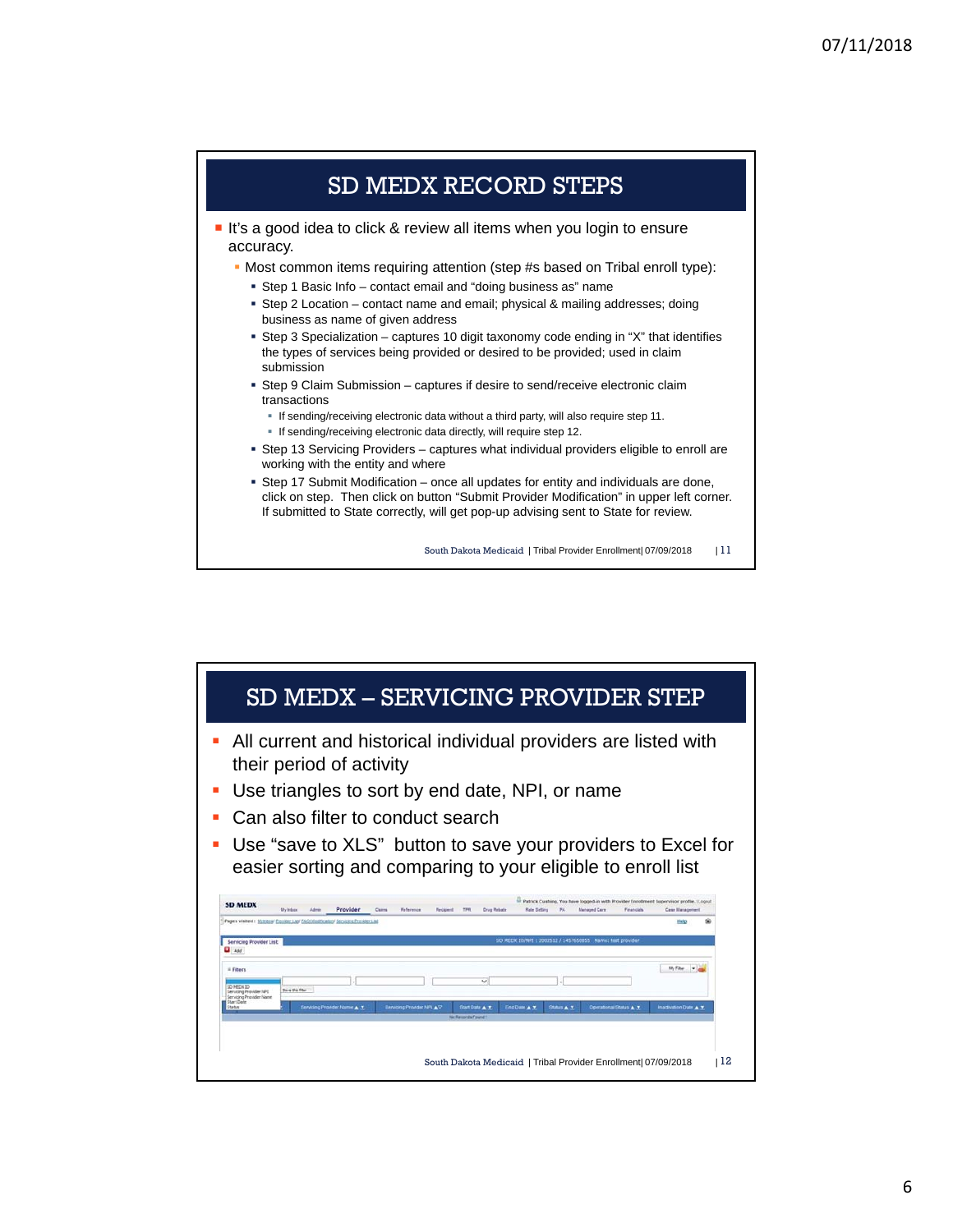| SD MEDX - SERVICING PROVIDER STEP                                                                                                                                                                                                                                                                                             |  |  |  |  |  |  |  |  |
|-------------------------------------------------------------------------------------------------------------------------------------------------------------------------------------------------------------------------------------------------------------------------------------------------------------------------------|--|--|--|--|--|--|--|--|
| If the individual is NOT listed:<br>Click the "add" button in the upper left corner.<br>٠<br>A new page titled "Add Servicing" will be displayed.<br>п<br>Enter the individual's NPI, the start date (when they began/will begin with the<br>٠<br>tribal BNPI that is within timely filing requirements), and select "confirm |  |  |  |  |  |  |  |  |
| provider"<br><b>Add Servicing Provider</b>                                                                                                                                                                                                                                                                                    |  |  |  |  |  |  |  |  |
| Provide Servicing Provider ID Details.                                                                                                                                                                                                                                                                                        |  |  |  |  |  |  |  |  |
| SD MEDX ID / NPL<br>Provider Name                                                                                                                                                                                                                                                                                             |  |  |  |  |  |  |  |  |
| <b>Start Date:</b><br>End Date:                                                                                                                                                                                                                                                                                               |  |  |  |  |  |  |  |  |
|                                                                                                                                                                                                                                                                                                                               |  |  |  |  |  |  |  |  |
| <b>Working Location</b>                                                                                                                                                                                                                                                                                                       |  |  |  |  |  |  |  |  |
| <b>Location Name</b><br><b>Start Date</b><br><b>End Date</b><br><b>Location Address</b><br><b>Practicing Location</b><br>No Records Found!                                                                                                                                                                                    |  |  |  |  |  |  |  |  |
| <b>PCP Location</b>                                                                                                                                                                                                                                                                                                           |  |  |  |  |  |  |  |  |
| <b>End Date</b><br><b>Location Name</b><br><b>Location Address</b><br>PCP Option<br><b>Start Date</b>                                                                                                                                                                                                                         |  |  |  |  |  |  |  |  |
| No Records Found!<br>OK Cancel<br>Confirm Provider                                                                                                                                                                                                                                                                            |  |  |  |  |  |  |  |  |
|                                                                                                                                                                                                                                                                                                                               |  |  |  |  |  |  |  |  |
| l 13<br>South Dakota Medicaid   Tribal Provider Enrollment 07/09/2018                                                                                                                                                                                                                                                         |  |  |  |  |  |  |  |  |

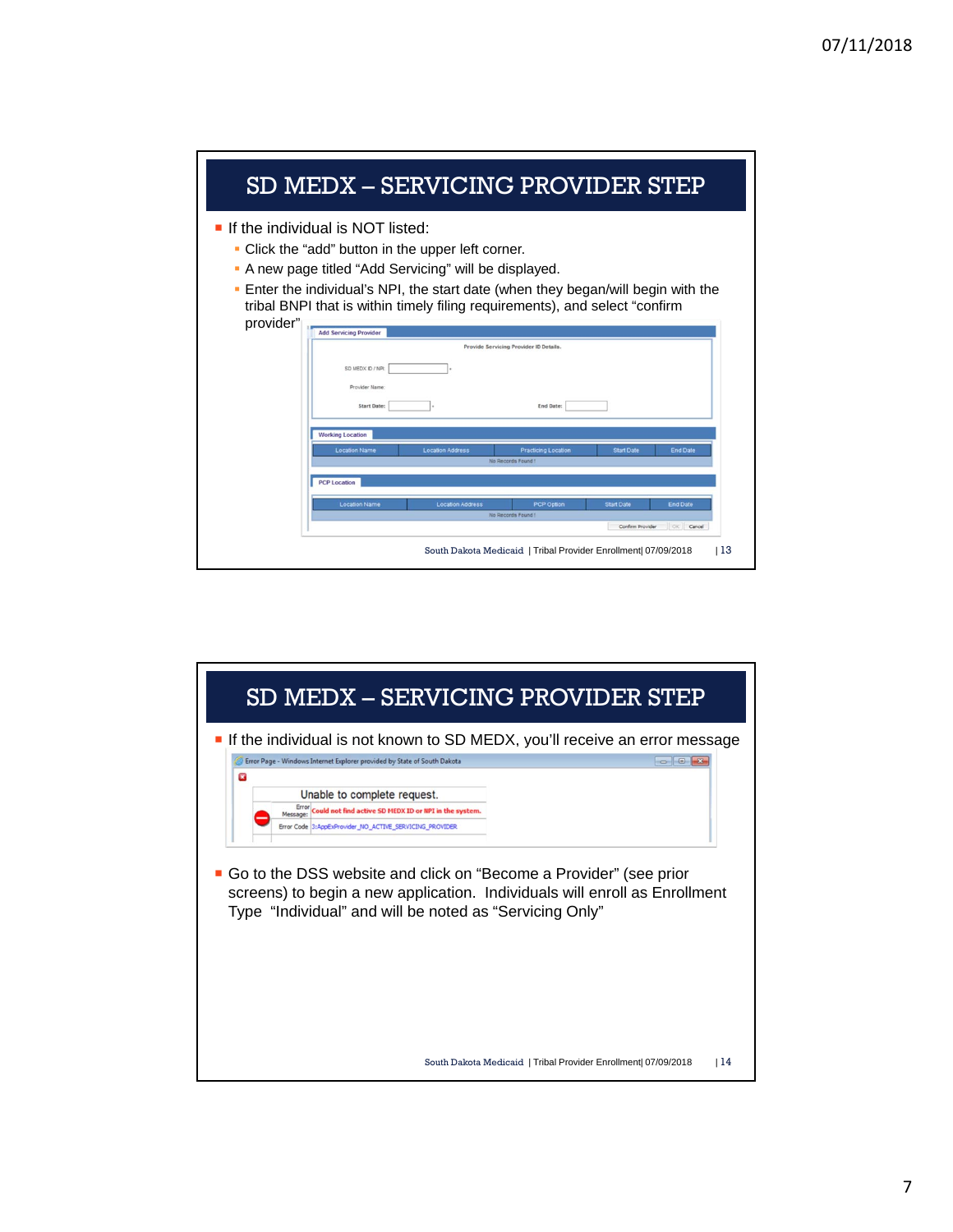

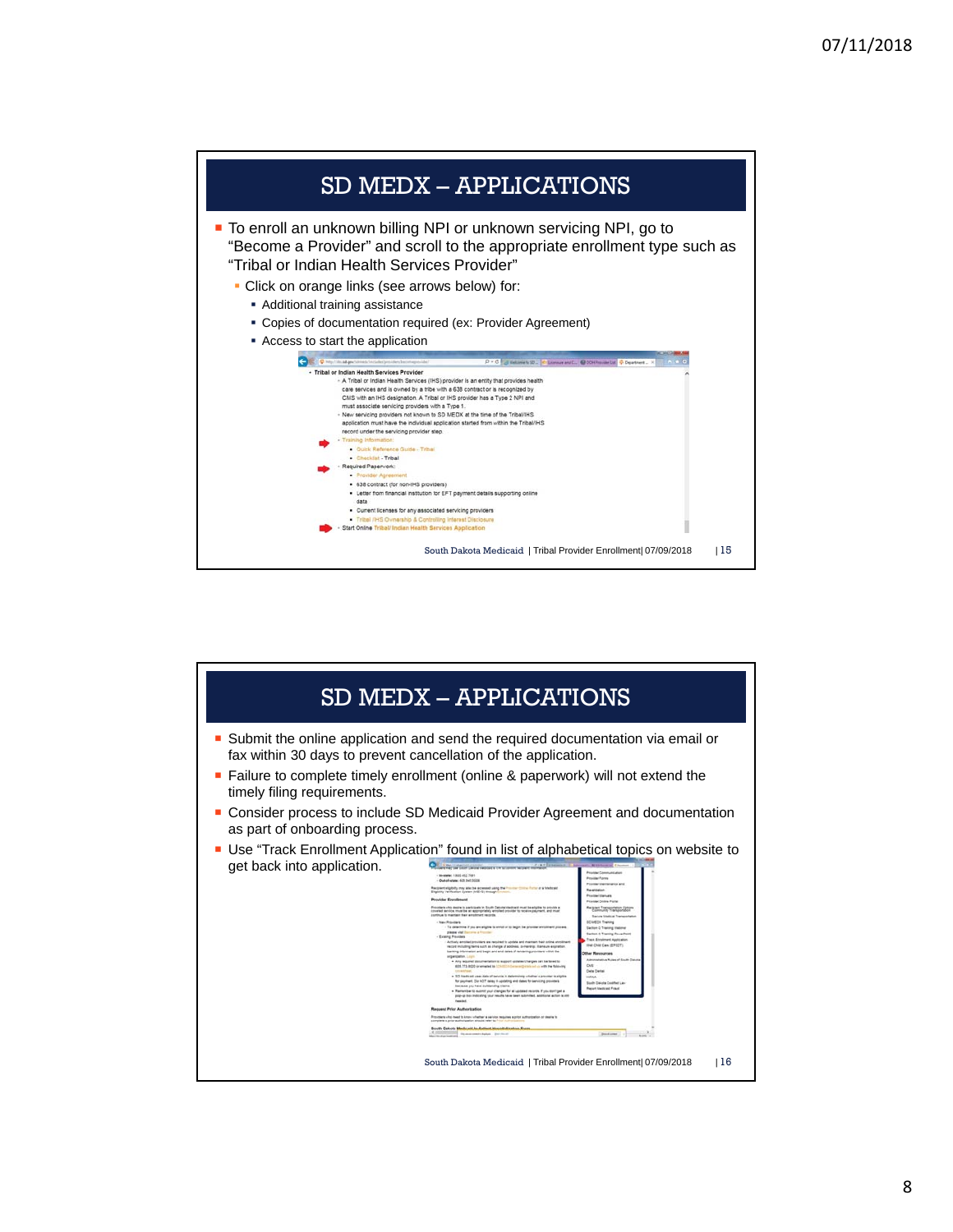| ENTITY SERVICES & TAXONOMY CODES                                                                                                                                                                                                    |                                   |                                                                |     |  |  |  |  |
|-------------------------------------------------------------------------------------------------------------------------------------------------------------------------------------------------------------------------------------|-----------------------------------|----------------------------------------------------------------|-----|--|--|--|--|
| The following are common types of services billable by billing NPI and the<br>applicable taxonomy codes for enrollment records and claims.<br>• NOTE: The taxonomy codes on the enrollment record MUST match that used<br>on claims |                                   |                                                                |     |  |  |  |  |
|                                                                                                                                                                                                                                     | <b>Provider Type</b>              | <b>Taxonomy Code</b>                                           |     |  |  |  |  |
|                                                                                                                                                                                                                                     | Hospital (inpatient & outpatient) | 282N00000X                                                     |     |  |  |  |  |
|                                                                                                                                                                                                                                     | Clinic Services                   | 261Q00000X                                                     |     |  |  |  |  |
|                                                                                                                                                                                                                                     | <b>Secured Transportation</b>     | 343800000X                                                     |     |  |  |  |  |
|                                                                                                                                                                                                                                     | <b>Community Transportation</b>   | 343900000X                                                     |     |  |  |  |  |
|                                                                                                                                                                                                                                     | Ambulance (ground)                | 3416L0300X                                                     |     |  |  |  |  |
|                                                                                                                                                                                                                                     | In Home Supportive Care (waiver)  | 253Z00000X                                                     |     |  |  |  |  |
|                                                                                                                                                                                                                                     | Substance Use Disorder            | $324500000X - inpatient$<br>261QR0405X - outpatient            |     |  |  |  |  |
|                                                                                                                                                                                                                                     | Home Delivered Meals (waiver)     | 332U00000X                                                     |     |  |  |  |  |
|                                                                                                                                                                                                                                     | <b>Ambulatory Surgical Center</b> | 261QA1903X                                                     |     |  |  |  |  |
|                                                                                                                                                                                                                                     |                                   | South Dakota Medicaid   Tribal Provider Enrollment  07/09/2018 | 117 |  |  |  |  |